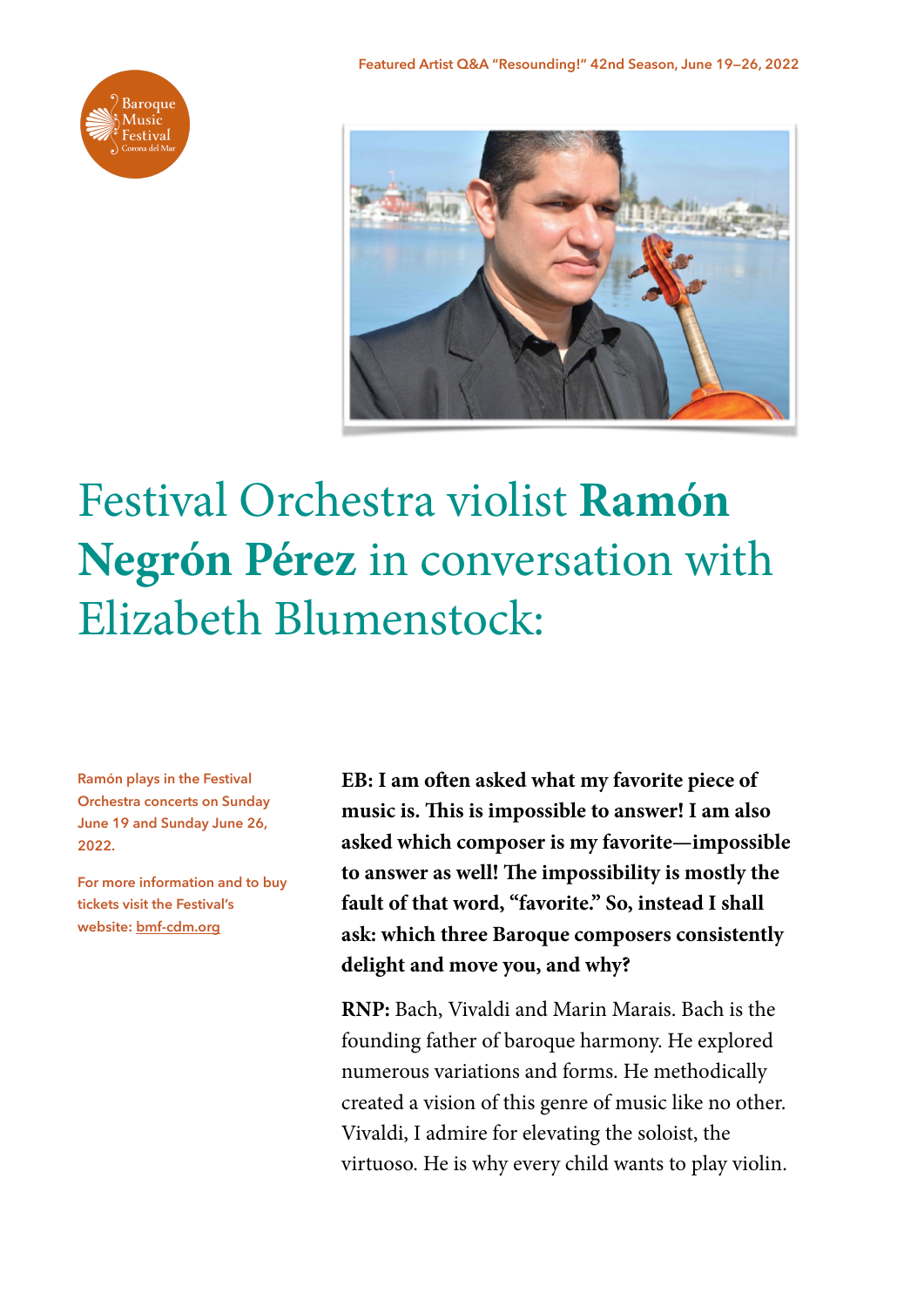

**Marin Marais (1656-1728)**

—

French composer Marais I identify with as a Latino myself, because he flled everything he composed and performed with his essence and passion. His operatic compositions are full of lively danceable vignettes.

**EB: As we have all been painfully aware, live performances came to an abrupt halt in the spring of 2020 and have been more or less down for the count until quite recently. But some other things became more possible during this time. For me, one of these things was working on taming a bit of the wilderness that is my "back yard" in rural, mountainous New Mexico. What was the most interesting of these "newly-possible" things for you?**

**RNP:** I like to think of it as an advance on my retirement. It included moments spent with my children that would never have existed otherwise. As the father of a then Kindergartener and 4th Grader it was a unique opportunity to become Mr. Dad/ hall monitor/tutor/cafeteria person/IT support everything. I had two virtual classrooms going simultaneously every day that required assistance. I had never been so busy. It was a long year and a half of online learning. It was a blessing to have direct insight into the amazing academic inner workings of our education system, although it was a moment in time that was full of uncertainty for all of us. We flled our evenings with impromptu music lessons and jam sessions. We adopted a dog from the humane society. We put up a four-person tent and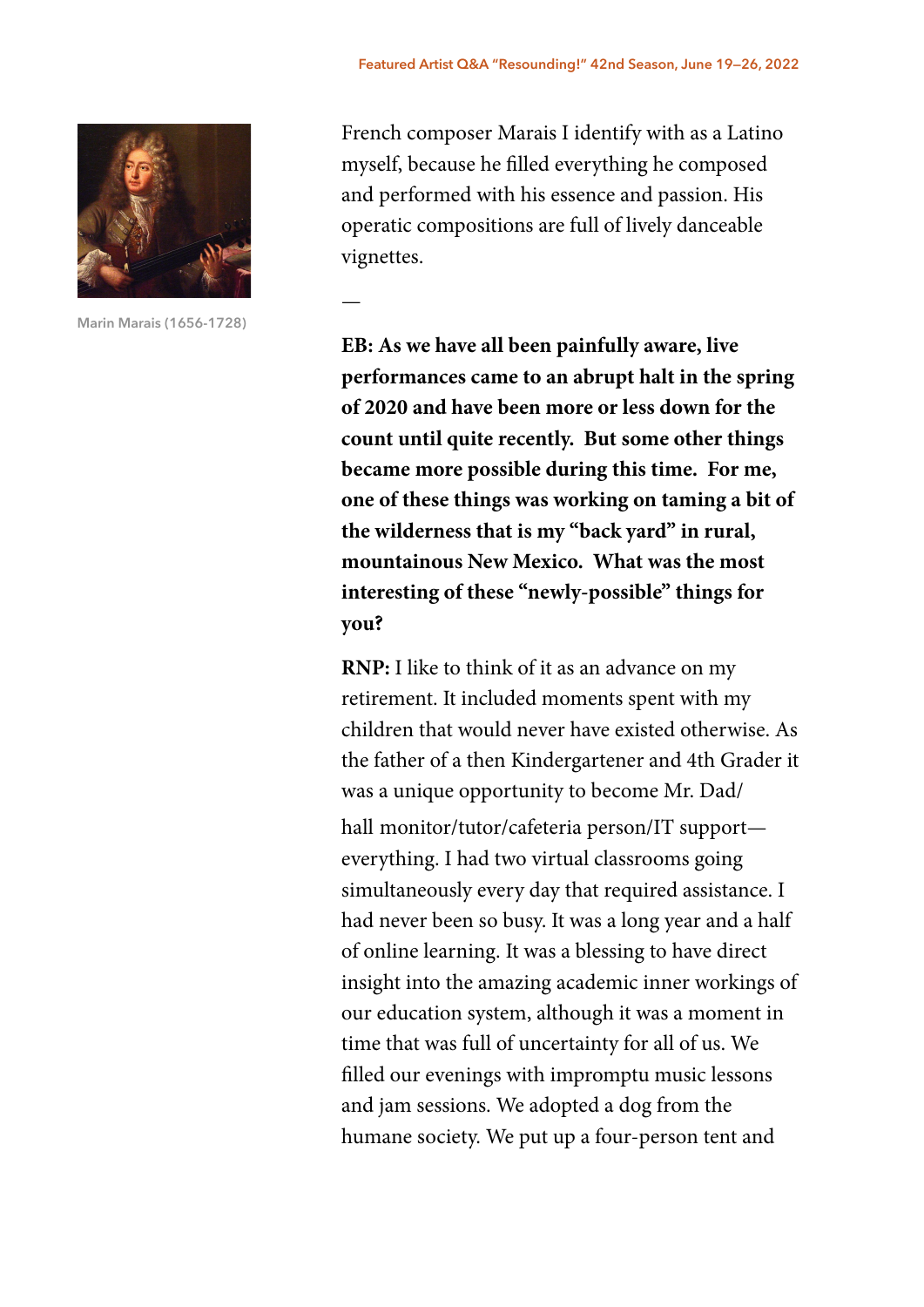

camped in the yard, my wife baked far too many sweets, we barbecued and enjoyed the small things.

**EB: I have gradually been doing more and more teaching, along with concertizing, and, of course, teaching calls for quite different skills. As performers we wish to be memorable, but this is equally important to teachers! What is the most powerful thing a teacher ever did or said to you?**

**RNP:** Guillermo Figueroa Sr., who began teaching me at in the Children's String Program at the Puerto Rico Conservatory of Music when I was at the impressionable age of 9 years old, always focused on using the same warm-up exercises. This was done frst, before anything else. He told me I would need to repeat these exercises my entire life. His movements, mannerisms and dedication to this simple yet complex task inspired me to create a strong foundation for any repertoire. I now fnd myself teaching this same technique to my students. Through repetition and discipline this creates control and balance of sound and speed. The other thing that always inspires me is he would tell me in his proper Spanish to always practice with caution but when it came time to perform to throw caution to the wind. Spanish: "practica con vergüenza y toca sin vergüenza." It gets lost in translation, but it means to practice methodically and give it your all when you perform.

**EB: And last, where would you choose to go if you were given an all expenses paid, three week trip to anywhere in the world, and what attracts you about that place?**

—